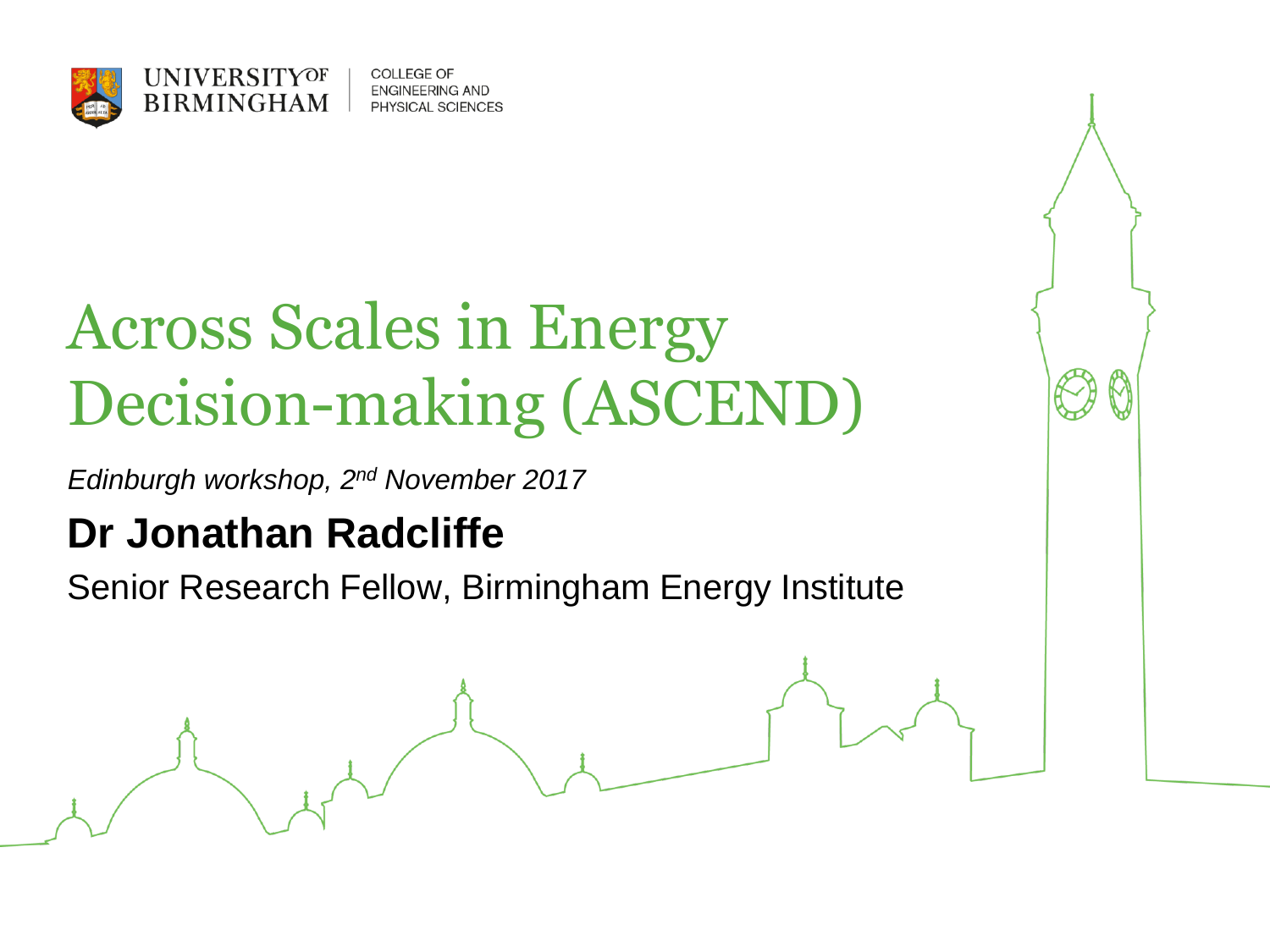### **Aims**

To analyse how whole energy system analysis and modelling is currently used in decision-making processes across scales, and identify ways in which the research – policy – decision-making relationship could be improved in the future.

To challenge the assumption that there is simply a 'model deficit' – i.e. that 'better' models would give better evidence, leading to better decisions and outcomes. Rather, we expect a complex interplay between the modelling, related research and the decision-making processes - a complexity which is especially acute when considering the multi-scalar landscape of the energy system.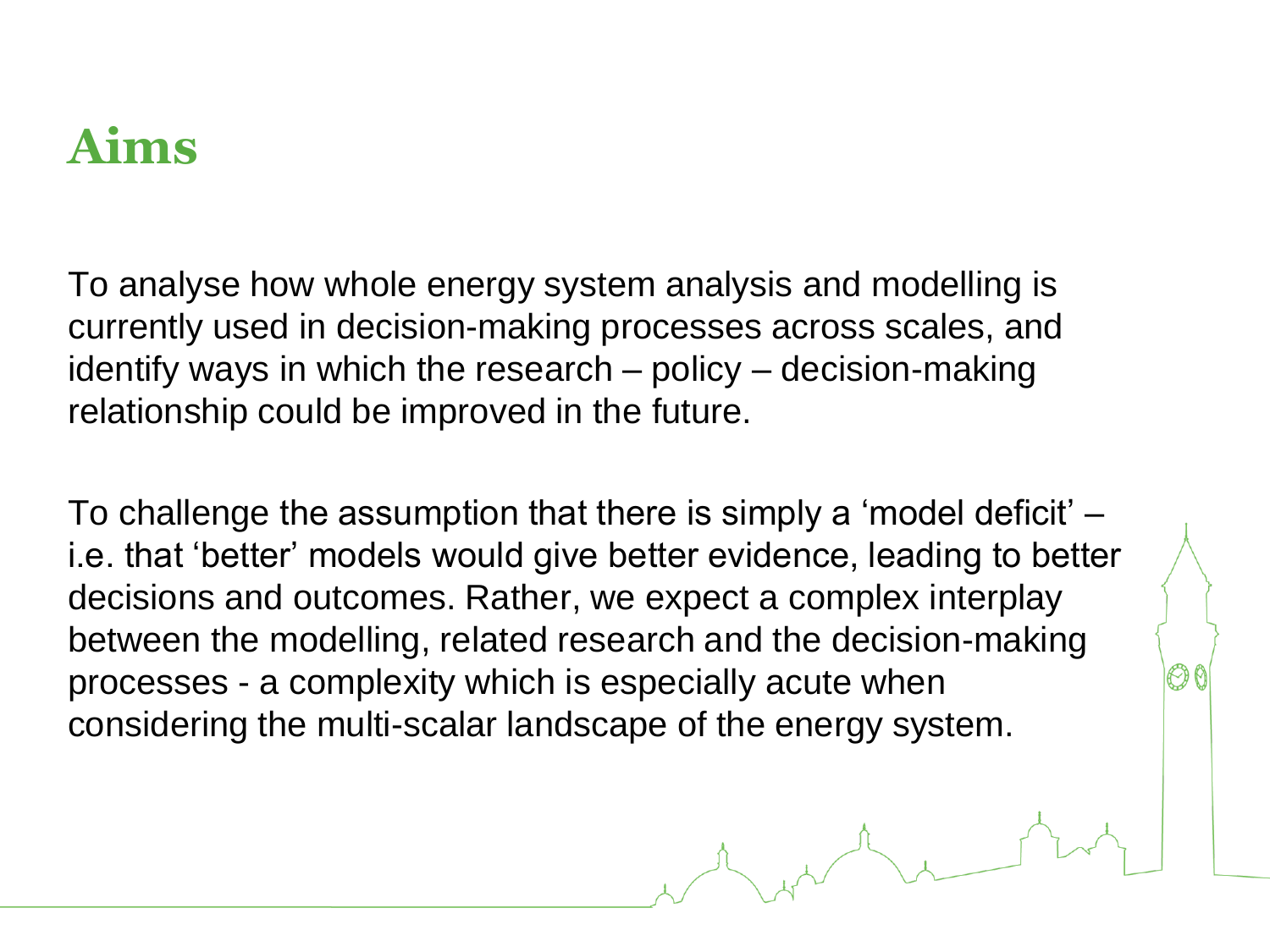### **Research team**

- □ University of Birmingham: Jonathan Radcliffe (PI), Timea Nochta (Researcher)
- □ University of Edinburgh: Mark Winskel (co-I)
- □ University of Leeds: Catherine (Frin) Bale (co-I), Peter Taylor (co-I)
- □ UCL: Will McDowall (co-I), Francis Li (Researcher)

| Step 1 | Task 1. Internal workshop, literature review (UoB)     |                                                     |
|--------|--------------------------------------------------------|-----------------------------------------------------|
| Step 2 | <b>Task 2. Organisational network</b><br>mapping (UoB) | <b>Task 3 Model linkages across scales</b><br>(UCL) |
| Step 3 | <b>Task 4. Scotland workshop (UoE)</b>                 | <b>Task 5. Multi-level workshop (UoB)</b>           |
| Step 4 | <b>Task 6. Report (UoB)</b>                            |                                                     |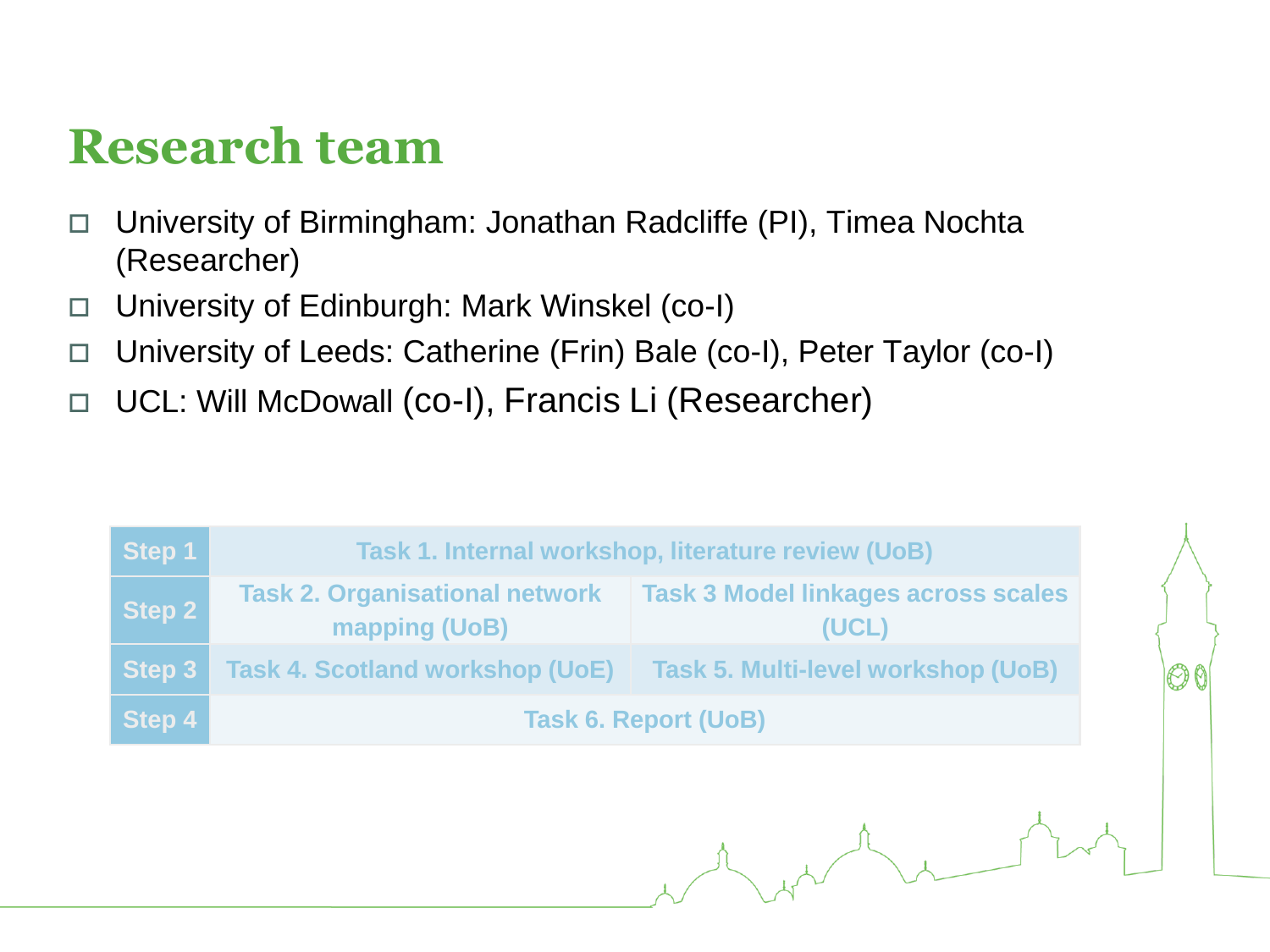## **Evidence-informed policy making**

**Using evidence to inform** decisions is a central tenet of the policy making process in the UK. But, in practice, many other factors shape the outcomes, f.e.

- o political expediency;
- o restricted time frames and budgets;
- perceptions, ideas and competency of the actors involved...

Both **the evidence** itself, and **how it is used**, are important to consider.

#### **Previous studies found that**

- □ evidence can reduce **uncertainty** in some aspects of the policy problem, but also create space for uncertainty in other aspects;
- Decision-making takes place in **networks** (a set of public or private sector actors involved in the policy-making process) of actors due to fragmentation.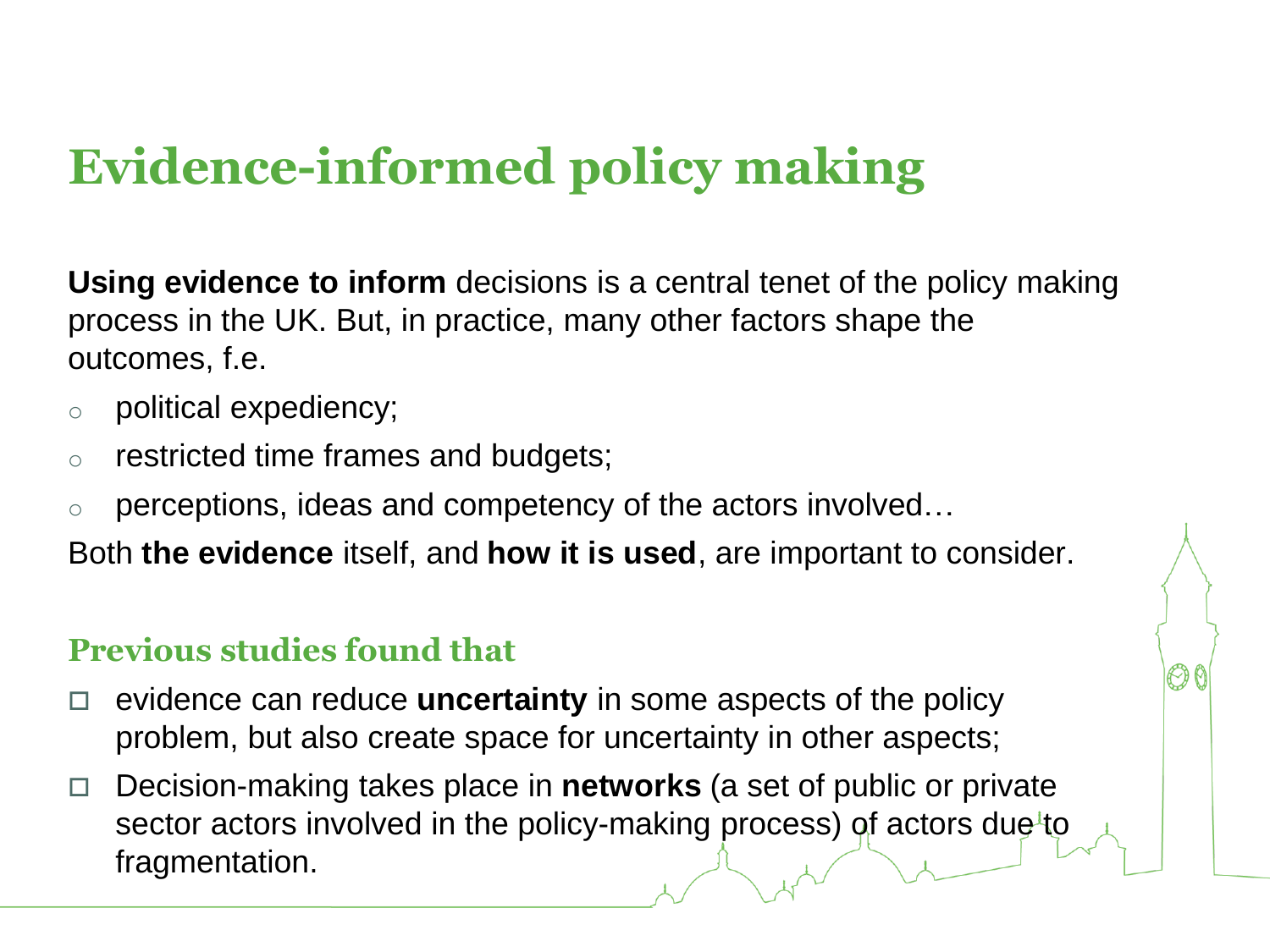## **Evidence use in energy policy making**

Research into the use of evidence in the **energy policy-making**  process:

- The assessment of model use;
- $\Box$  How models act to allow different groups to work together;
- $\Box$  The governance processes and energy/climate change policies.

#### **Main findings:**

- $\Box$  A relatively small proportion of available models are being used;
- □ 'Usable' models need to be credible and legitimate sources of information and they must hold political (and scientific) salience.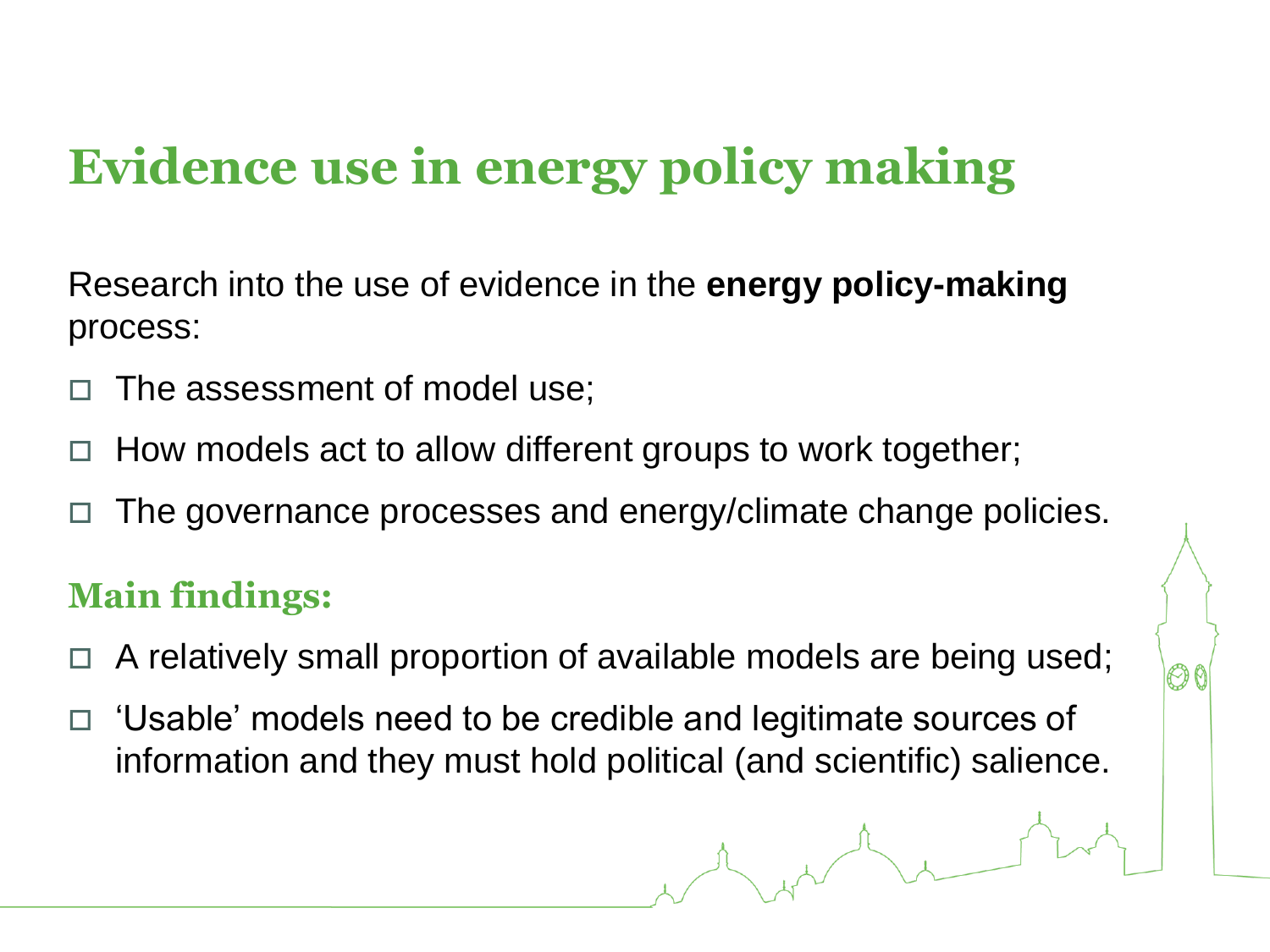### **Evidence use in energy policy making**

There are **gaps** in our understanding of

- □ the **actors** from different sectors (public, private, research) involved in energy policy making operating at each scale;
- □ the ways in which they **interact** with each other;
- □ the **nature** and **quality** of such interactions;
- their **impact on outcomes** in relation to energy policies and strategies.

Of particular interest: the **role, identity and resources** of organisations which (can) act as **intermediaries** within the networks of energy policy making.